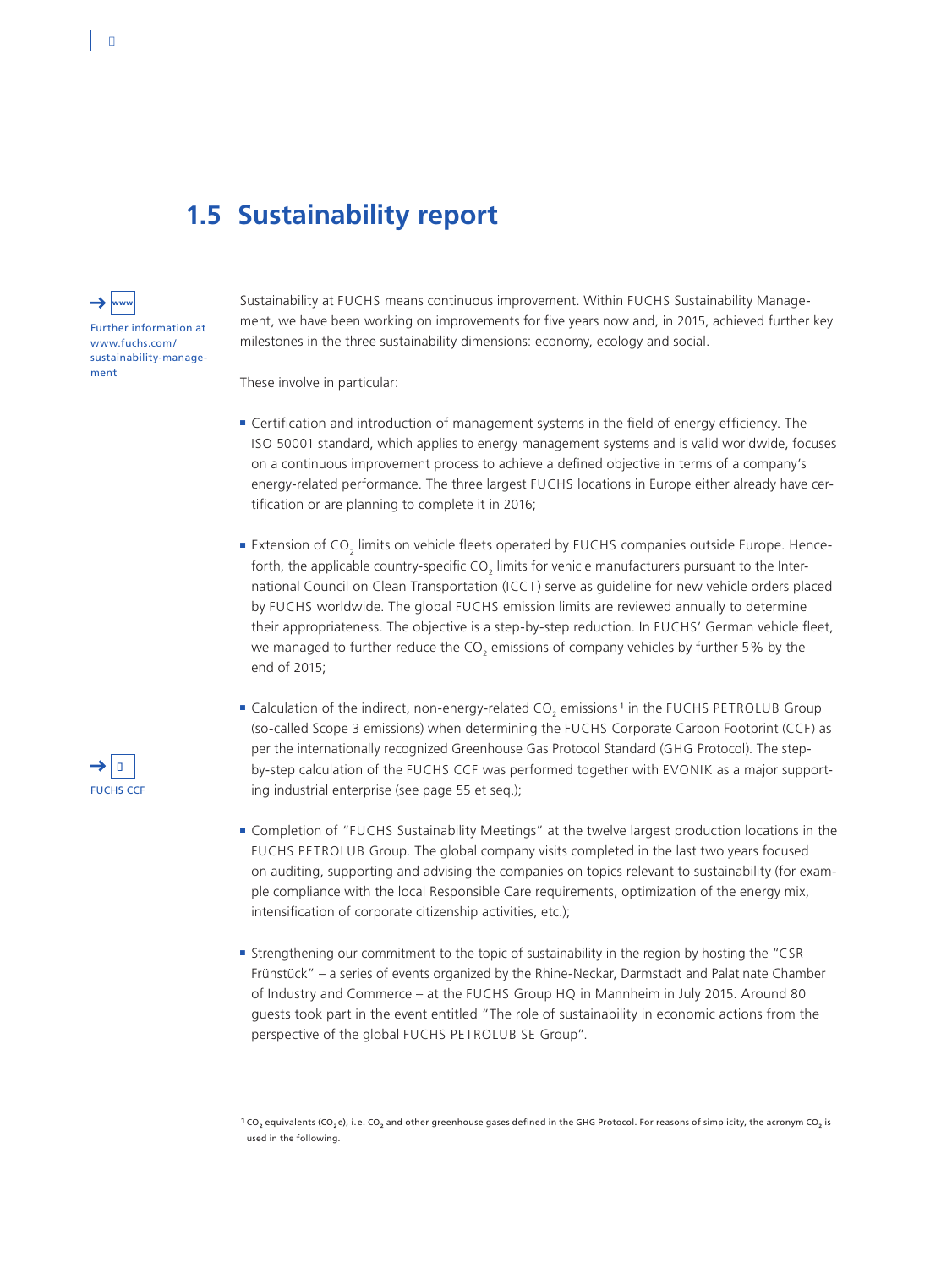For its sustainability management activities so far, FUCHS PETROLUB SE was presented with the "Sustainability Award 2015" by the financial and economic magazine Capital Finance International (CFI) for best ESG (environmental, social and governance) leadership Germany. The CFI judging panel states that FUCHS not only excels in striving for sustainability within its products, but also addresses the diverse sustainability issues it faces as a responsible, global corporation.

## ECONOMIC SUSTAINABILITY

#### **ECONOMIC INDICATORS**

|                                                               | 2015  | 2014  | 2013 | 2012  | 2011  | 2010            |
|---------------------------------------------------------------|-------|-------|------|-------|-------|-----------------|
| FUCHS Value Added (FVA) in $\epsilon$ million                 | 246.2 | 229.7 | 2219 | 208.2 | 186 በ | 182.7           |
| Earnings before interest and tax (EBIT) in $\epsilon$ million | 342.2 | 3130  | 3123 | 2930  | 263.5 | 250.1           |
| Net operating working capital (NOWC) in %                     | 21 3  | 21 O  | 199  | 21 Q  | 211   | 19 <sub>0</sub> |
| Total dividend payout in $\epsilon$ million*                  | 1133  | 106.3 | 96.6 | 916   | 70 R  | 632             |

\* Dividend proposal for 2015.

Please refer to pages 98 and 102 ff. of the combined management report for further explanations.

### ECOLOGICAL SUSTAINABILITY

## **Development of Energy Consumption**

(in kilowatt hours per ton produced)



Basis: FUCHS production locations (excluding acquisitions 2015).

Since 2010 we have been reducing the specific energy consumption year on year.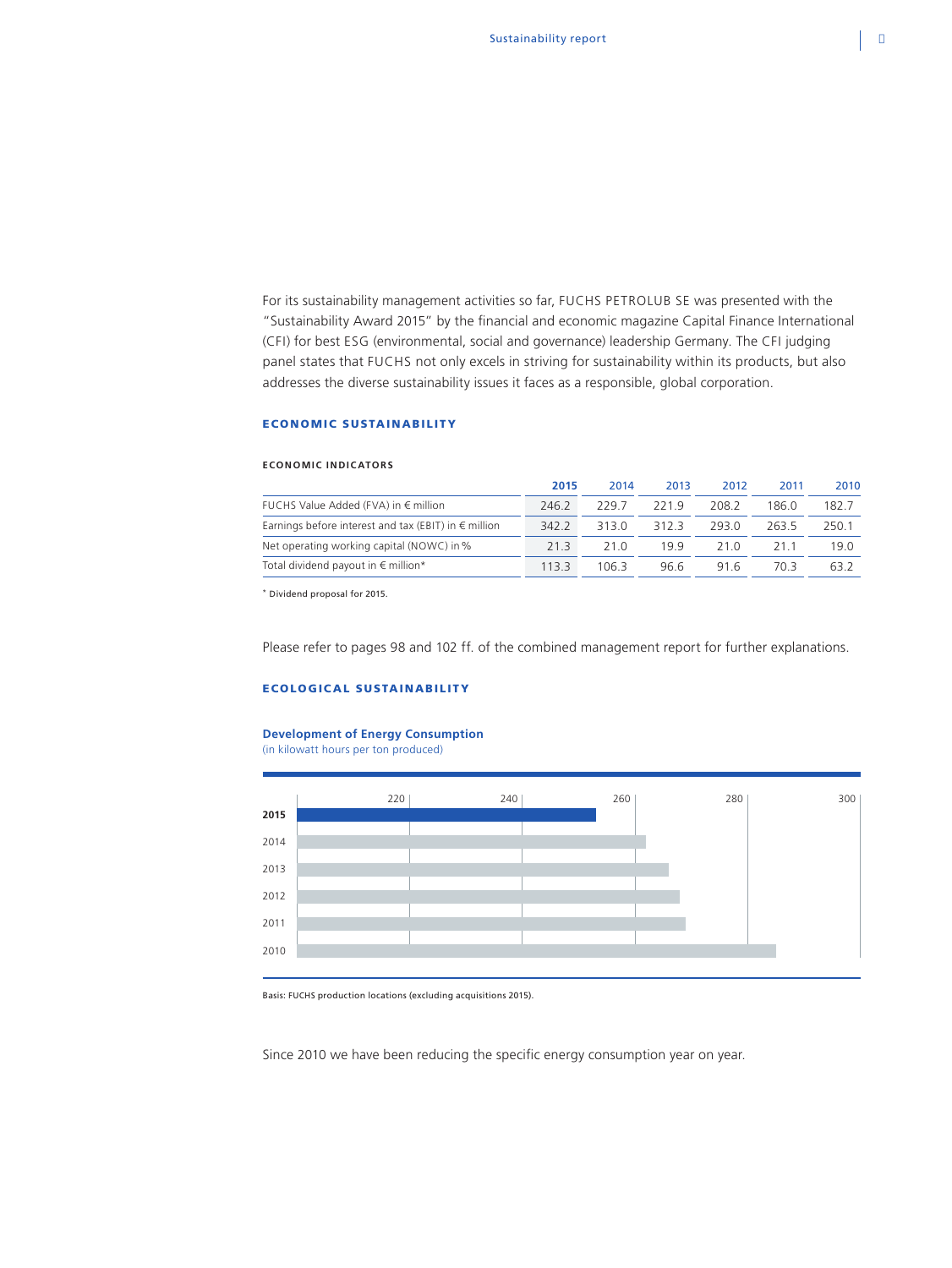## **Development of Water Consumption** (in liters per ton produced)



Basis: FUCHS production locations (excluding acquisitions 2015).

The specific water consumption had increased in 2013 due to portfolio changes, but it was then possible to reduce this back to the 2010 level through optimization processes.

# $25$  30 30 30 **2015** 2014 2013 2012 2011 2010

Basis: FUCHS production locations (excluding acquisitions 2015).

Our specific volume of waste generated remained relatively constant between 2010 and 2013. Among other things, the increase to the higher level in the years 2014 and 2015 can be attributed to construction activities.

**Waste Generation** (in kilograms per ton produced)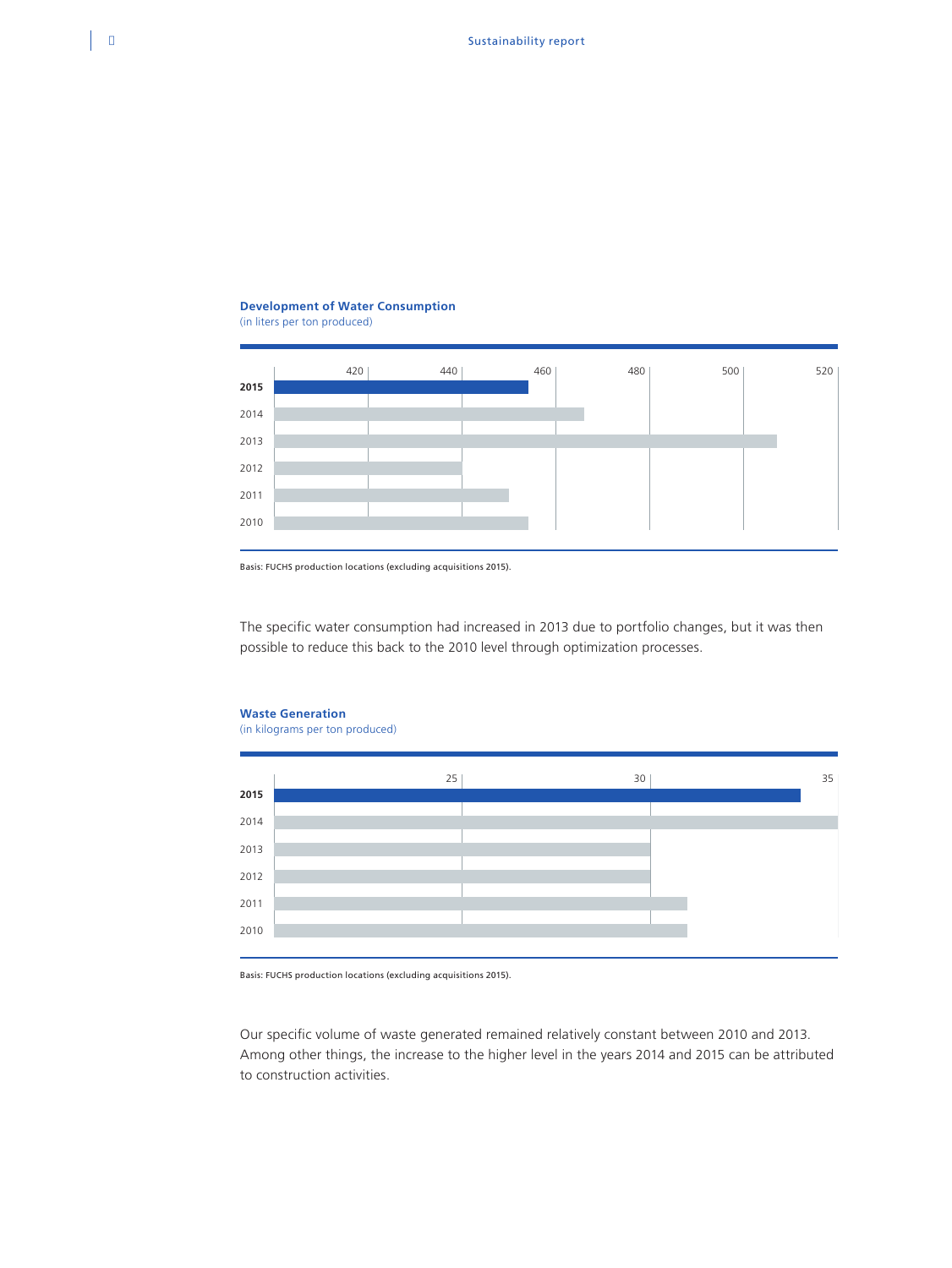## **FUCHS CCF**

(in kilogram  $CO<sub>2</sub>$ e per ton produced)



Scope 1: Direct emissions through own energy generation

Scope 2: Indirect emissions through purchased energy

Scope 3: Indirect emissions along the value chain

Basis: FUCHS production locations 2014.

The production of lubricants is part of a much longer value chain. From energy and raw material purchasing to production waste, from transport to disposal of products, from daily employee commuting to worldwide business trips – resources are consumed and emissions are generated all along the value chain.

Companies face a major challenge when they have to precisely calculate the volume of greenhouse gases they emit. FUCHS addresses this with an internationally recognized process.

The so-called company CO<sub>2</sub> footprint (CCF), which specifies the volume of greenhouse gases a company emits, represents the key performance characteristic.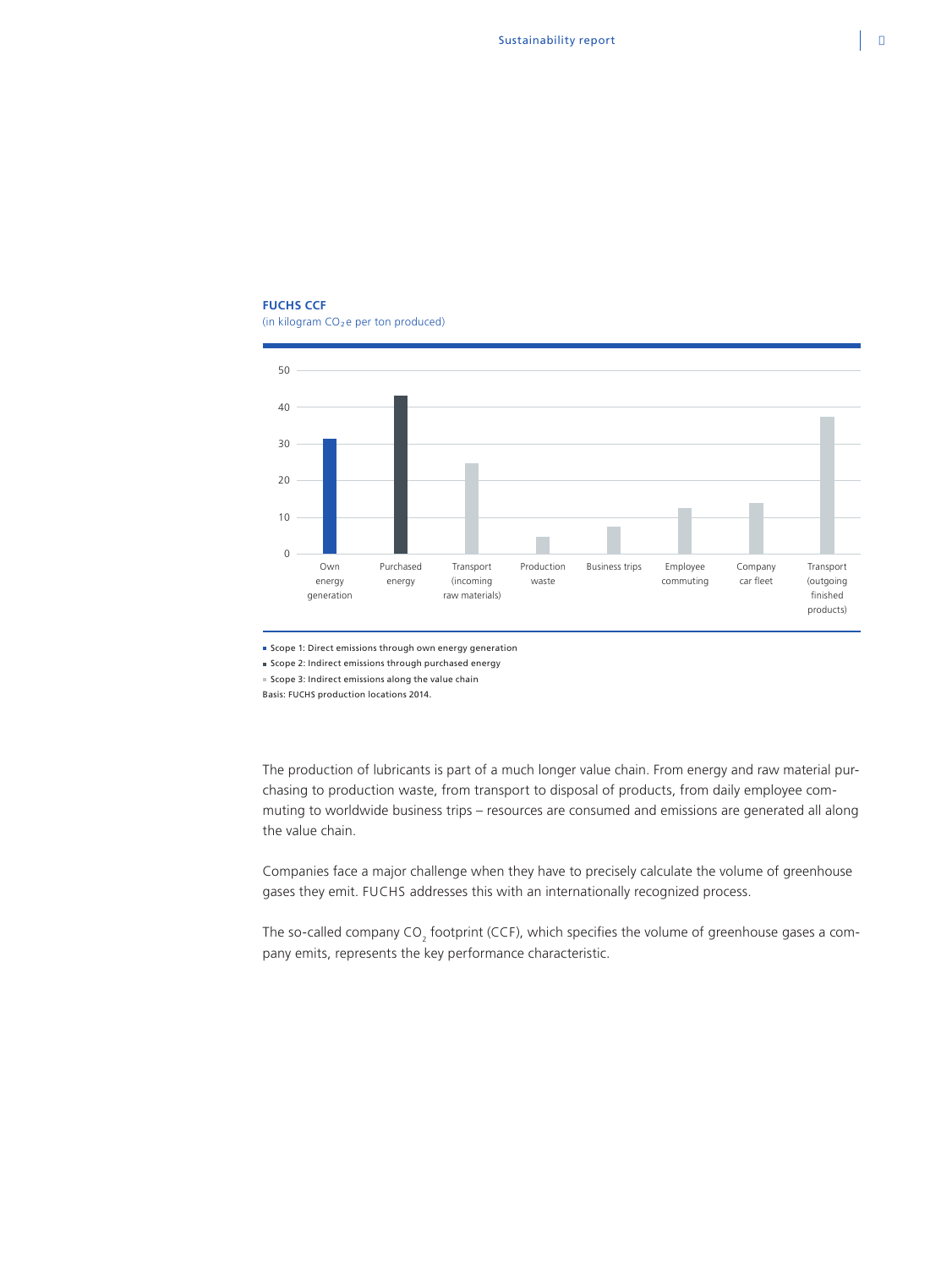With the FUCHS CCF, we are publishing a detailed greenhouse gas balance for the first time (base year: 2014), which represents the generation of direct and indirect greenhouse gas emissions. The accounting method used for selected categories along the value chain, was in close accordance with the internationally recognized GHG Protocol Standard of the World Resources Institute (WRI) and the World Business Council for Sustainable Development (WBCSD).

At FUCHS, the majority of greenhouse gas emissions are not generated within the actual confines of the company, but elsewhere in the value chain.

Pursuant to the GHG Protocol, Scope 1 emissions are the direct  $\text{CO}_2$  emissions that stem from sources or operations that can be directly assigned to or are originated by the company. At FUCHS, Scope 1 emissions emerge from the own energy generation from purchased fossil energy sources (primarily through combustion of natural gas and fuel oil).

Pursuant to the GHG Protocol, Scope 2 emissions are indirect, energy-related CO<sub>2</sub> emissions originating from external generation of energy that is purchased for in-house consumption. At FUCHS, this purchased energy primarily comprises electricity and steam.

Pursuant to the GHG Protocol, Scope 3 emissions are all other, non-energy-related CO<sub>2</sub> emissions in the value chain. FUCHS' Scope 3 data contains the emissions from six of a total of 15 activity categories in the defined sequence of the GHG Protocol (see FUCHS CCF chart). Emissions from the following areas were recorded: Incoming transports of raw materials, disposal of production waste, business trips, employee commuting, fleet of company vehicles and outgoing transport of finished products. Emissions that are, for example, generated through the production of purchased raw materials, within the scope of using our products or from the disposal of our products sold are still to be recorded.

The total CO<sub>2</sub> emissions of FUCHS recorded so far along the value chain were approximately 180 kg per ton produced (basis year 2014).

FUCHS offers numerous products, whose use make a positive contribution to reducing greenhouse gas emissions compared with conventional alternatives, and also participates in various projects to generate or increase sustainability.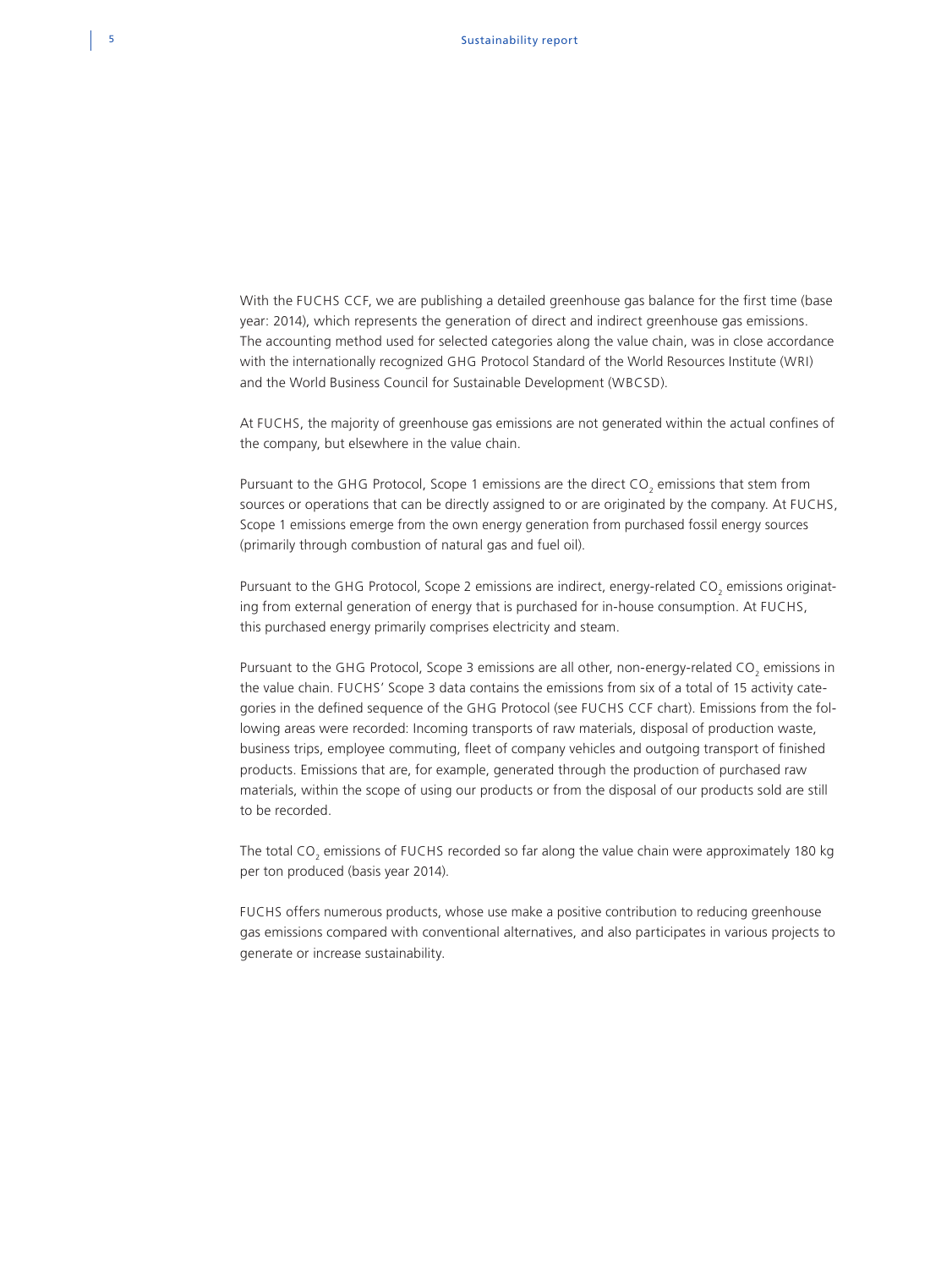In the following, some FUCHS cooperation projects with sustainability aspects:

| <b>Brief title</b>                                | <b>Project title</b>                                                                                                                                                                                                         |  |  |  |  |  |
|---------------------------------------------------|------------------------------------------------------------------------------------------------------------------------------------------------------------------------------------------------------------------------------|--|--|--|--|--|
| <b>PEGASUS II</b>                                 | Progressive increase of energy efficiency in drivetrains by hard carbon coatings and lubricants.                                                                                                                             |  |  |  |  |  |
| <b>Advanced Biomass Value</b>                     | Development of an integrated exploitation chain for conversion of third generation algae- and yeast-based biomass for<br>production of aviation fuels, functional lubricants, and new building materials.                    |  |  |  |  |  |
| <b>ZeroCarbFP</b><br>$(=$ zero carbon footprint)  | Searching for microorganisms that utilize high-carbon waste as substrates and converting them into enzymes, and<br>application of these enzymes for the production of additives for use in lubricants.                       |  |  |  |  |  |
| <b>TeFuProt</b><br>(= techno-functional proteins) | Improvement of the technical capability of plant-based proteins and modified proteins for use in biodegradable lubricant<br>components through investigation of the structure-function relationship of plant-based proteins. |  |  |  |  |  |
| <b>ODIN</b>                                       | Optimized electric Drivetrain by Integration: Combined lubrication and cooling circuits for high-rev e-motors with<br>transmissions.                                                                                         |  |  |  |  |  |

## SOCIAL SUSTAINABILITY

## **SOCIAL KPIS**

|                                                              | 2015 | 2014 | 2013 | 2012 | 2011 | 2010 |
|--------------------------------------------------------------|------|------|------|------|------|------|
| Average age of employees in years                            | 43   | 43   | 43   | 43   | 43   | 43   |
| Age structure of employees in %                              |      |      |      |      |      |      |
| $<$ 30 years                                                 | 14   | 15   | 14   | 15   | 14   | 13   |
| $31 - 40$ years                                              | 28   | 27   | 27   | 27   | 29   | 30   |
| $41 - 50$ years                                              | 30   | 30   | 32   | 32   | 31   | 32   |
| >50 years                                                    | 28   | 28   | 27   | 26   | 26   | 25   |
| Average length of service of employees in years              | 11   | 11   | 11   | 11   | 11   | 11   |
| Employee fluctuation <sup>1</sup> in %                       | 3.6  | 4.1  | 3.2  | 3.5  | 4.2  | 3.8  |
| Work-related accidents <sup>2</sup> per 1,000 employees      | 16   | 16   | 16   | 16   | 18   | 18   |
| Days lost due to sickness per employee                       | 8    | 7    | 7    | 7    | 7    | 7    |
| Proportion of women in management positions in %             | 20   | 20   | 20   | 20   | 19   | 19   |
| Average further training and education per employee in hours | 19   | 18   | 17   | 16   | 12   | 9    |

Basis: FUCHS production locations excluding acquisitions in 2015 (representativeness: 90%).

<sup>1</sup> Proportion of employees that voluntarily leave the company.

<sup>2</sup> Number of accidents with more than three absence days.